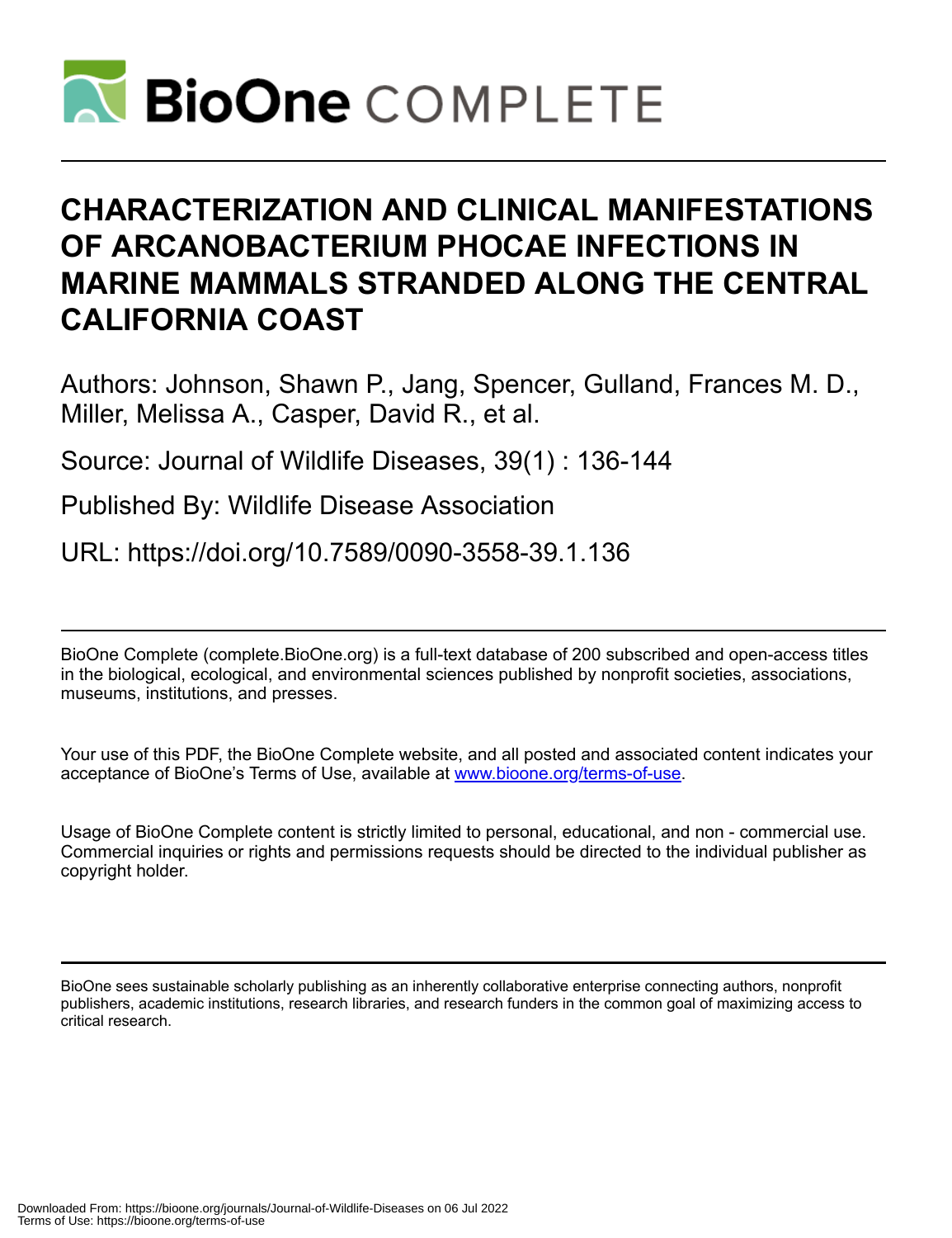## **CHARACTERIZATION AND CLINICAL MANIFESTATIONS OF ARCANOBACTERIUM PHOCAE INFECTIONS IN MARINE MAMMALS STRANDED ALONG THE CENTRAL CALIFORNIA COAST**

**Shawn P. Johnson,**<sup>1</sup> **Spencer Jang,**<sup>2</sup> **Frances M. D. Gulland,**1,5 **Melissa A. Miller,**<sup>3</sup> **David R. Casper,**<sup>4</sup> **Judy Lawrence,**<sup>1</sup> **and Juliet Herrera**<sup>2</sup>

<sup>1</sup> The Marine Mammal Center, Marin Headlands, 1065 Fort Cronkhite, Sausalito, California 94965, USA

<sup>2</sup> Diagnostic Microbiology Laboratory, Veterinary Medical Teaching Hospital, University of California, Davis, California 95616, USA

<sup>3</sup> Marine Wildlife Veterinary Care and Research Center, California Department of Fish and Game, 1451 Shaffer Rd., Santa Cruz, California 95060, USA

<sup>4</sup> Long Marine Laboratory, 100 Shaffer Road, Santa Cruz, California 95060, USA

<sup>5</sup> Corresponding author (email: gullandf@tmmc.org)

ABSTRACT: Between 1994 and 2000, 141 *Arcanobacterium phocae* isolates were recovered from marine mammals that stranded along the central California coast (USA). *Arcanobacterium phocae* was cultured from tissue sites with abnormal discharge or evidence of inflammation in 66 California sea lions (*Zalophus californianus*), 50 Pacific harbor seals (*Phoca vitulina richardii*), 19 northern elephant seals (*Mirounga angustirostris*), five southern sea otters (*Enhydra lutris nereis*), and one common dolphin (*Delphinus delphis*). The overall prevalence of *A. phocae* among cultured stranded marine mammals was 8%. This is the first report of *A. phocae* in animals from the Pacific Ocean. Sequence analysis of a portion of the 16S ribosomal RNA gene confirmed recent isolates as *A. phocae.* Prior to phylogenetic testing and the routine use of the esculin hydrolysis and motility tests, *A. phocae* isolates may have been misidentified as *Listeria ivanovii. Arcanobacterium phocae* was commonly isolated from superficial abscesses, was often present in mixed infections, and was susceptible to all antimicrobial agents tested.

*Key words:* Antimicrobial susceptibility, *Arcanobacterium phocae,* bacteriology, clinical manifestations, common dolphin, marine mammal, pinniped, sea otter.

#### **INTRODUCTION**

*Arcanobacterium phocae* was first isolated and characterized in 1997 from common seals (*Phoca vitulina*) and gray seals (*Halichoerus grypus)* of the coastal waters around Scotland, U.K. (Ramos et al., 1997). The newly identified Gram positive bacterium was described as a non-motile, non-spore-forming, non-acid fast, coccobacillus or short rod. Phylogenetically *A. phocae* is similar to *Arcanobacterium pyogenes* (*Actinomyces pyogenes*), an important cause of pyogenic infections in animals, and, rarely, in humans, and *Arcanobacterium haemolyticum,* a cause of pharyngitis and systemic infections in humans (Mackenzie et al., 1995; Skov et al., 1998). *Arcanobacterium pluranimalium* was recently isolated from the spleen of a dead harbor porpoise (*Phocoena phocoena)* and a lung abscess in a fallow deer (*Cervus dama*) (Lawson et al., 2001). *Arcanobacterium pluranimalium* is the closest known

relative to *A. phocae* in the genus, but has distinct phylogenetic and phenotypic differences.

*Arcanobacterium* species are commonly associated with mixed infections of wounds, but are also often cultured from mucous membranes of healthy animals and humans (Funke et al., 1997). The first reported *A. phocae* isolates were recovered in mixed cultures from seals with pneumonia and septicemia, but their pathologic significance was unknown (Ramos et al., 1997). Other *A. phocae* infections have not been described. *Arcanobacterium phocae* infections in pinnipeds may be under-reported, in part because past studies of bacterial infections in marine mammals rarely identified Gram positive rods to species level and often ignored these organisms as possible pathogens (Vedros et al., 1982; Thornton et al., 1998). Its close affinity to *Arcanobacterium* species, pathogens of humans and animals, suggests *A. phocae* may be an important cause of clin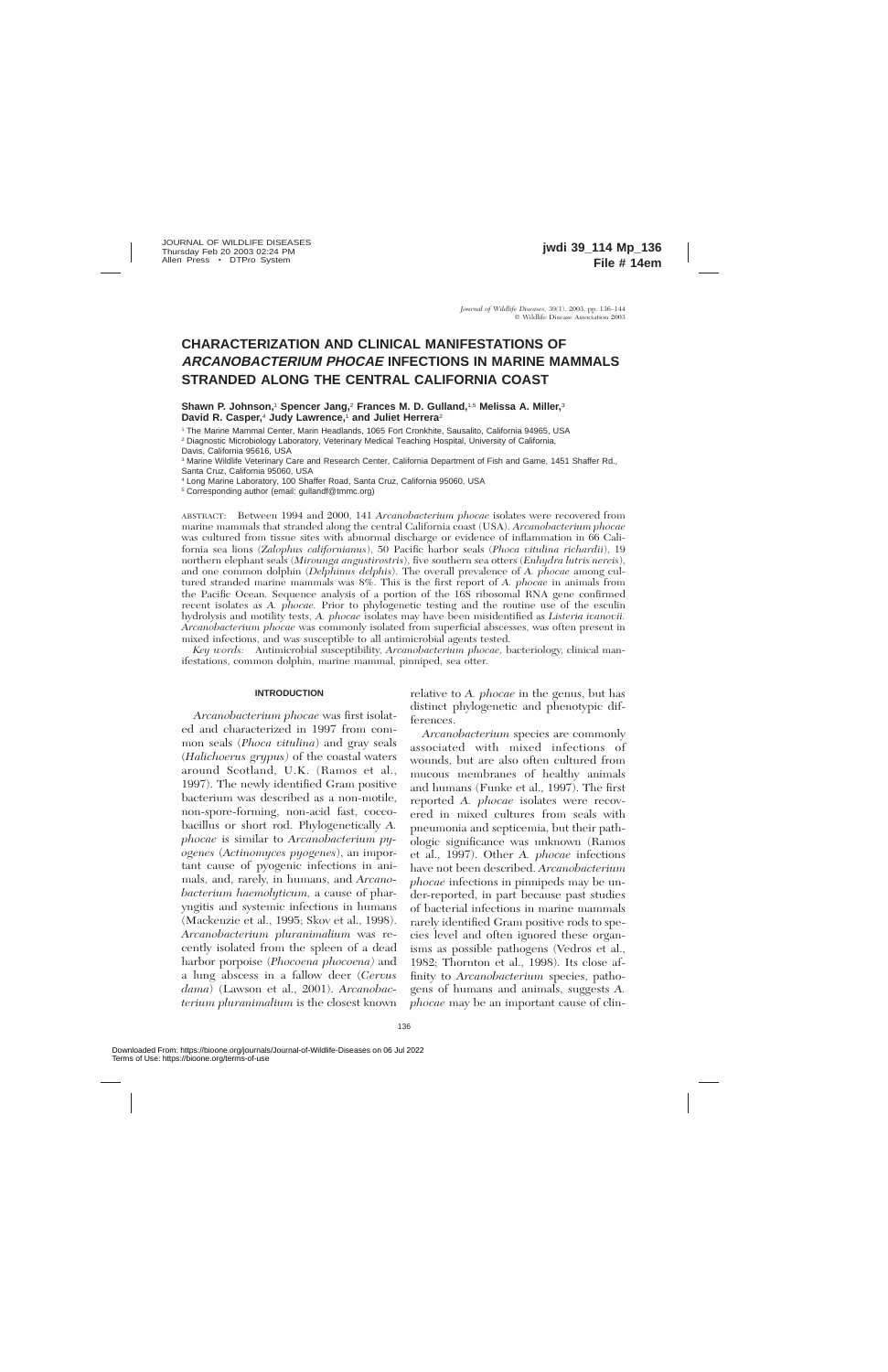ical disease in marine mammals. The purposes of the study reported here were to determine the prevalence of *A. phocae* in marine mammals stranded along the central California (USA) coast between 1994 and 2000 and to describe the phenotypic and phylogenetic characteristics, antibiotic susceptibilities, and associated clinical manifestations of infection.

#### **MATERIALS AND METHODS**

A retrospective survey of medical records was performed to determine the prevalence of *A. phocae* infections and associated clinical findings in marine mammals stranded along the central California coast. The culture results from stranded animals from 1 January 1994 to 30 December 2000 were evaluated for confirmed and possibly unrecognized *A. phocae* infections based on bacterial identification methods (Quinn et al., 1994; Funke et al., 1997). Verification of *A. phocae* isolates was performed using phenotypic and phylogenetic techniques.

Stranding location, gross and histologic findings, culture results, and primary cause of stranding were recorded for all cases. Prevalence of *A. phocae* infections was determined by dividing the number of animals from which *A. phocae* was isolated by the total number of animals cultured during the study time period. A sampled animal was only counted once, even if multiple cultures where taken from that animal during its rehabilitation.

Samples for bacterial culture were obtained from dead and live stranded marine mammals along the central California coast including southern sea otters (*Enhydra lutris nereis*), Pacific harbor seals (*Phoca vitulina* r*ichardii*), northern elephant seals (*Mirounga angustirostris*), California sea lions (*Zalophus californianus*), Steller sea lions (*Eumetopias jubatus*), northern fur seals (*Callorhinus ursinus*), Guadalupe fur seals (*Arctocephalus townsendi*), and eight species of cetaceans. All live stranded animals were transported for rehabilitation at The Marine Mammal Center (TMMC) in Sausalito, California. Animals in rehabilitation were swabbed for bacterial culture from tissue sites with abnormal discharges or evidence of inflammation. Necropsies of animals that died during rehabilitation were performed at TMMC. During 1999 and 2000, post mortem examinations were also performed on dead stranded animals at the Marine Wildlife Veterinary Care and Research Center in Santa Cruz, California. Tissue samples from lung, liver, brain, lymph node, and inflammatory lesions

were routinely taken during post mortem examination for bacterial culture. All post mortem samples for bacterial isolation were collected within 12 hr of the animal's death.

Tissues and swabs in Amies transport media were held at 4 C until streaked onto trypticase soy agar with 5% sheep blood and MacConkey plates within 24 hr of collection. Samples from live animals were also streaked onto phenylethyl alcohol (PEA) plates. All plates were incubated for 24–48 hr at 37 C. The blood agar and PEA plates were incubated under 5% carbon dioxide and the MacConkey plates were incubated aerobically. Within 48 hr of incubation, colonies on sheep blood agar that were small, white, circular, and beta-hemolytic were Gram stained and a catalase test was performed. Twenty-five isolates were further biochemically characterized by motility, CAMP reaction, and API 20 Strep kit (bioMerieux Vitek, Hazelwood, Missouri, USA). *Arcanobacterium pyogenes* (ATCC 19411) and *A. haemolyticum* (ATCC 9345) were tested and included in the study for comparison.

Prior to 1999, isolates with similar colonial characteristics and morphology were not consistently tested for esculin hydrolysis and motility. The isolates were always catalase positive and CAMP positive with *Rhodococcus equi* designating them as *Listeria ivanovii* (Quinn et al., 1994). Several of these isolates were retested for motility and esculin hydrolysis and identified as *A. phocae.*

Eighteen *A. phocae* isolates were tested using a microbroth dilution assay to determine susceptibility to selected antimicrobial agents. The assay was performed as described by the manufacturer (Trek Diagnostic Systems Inc., Westlake, Ohio, USA) and in accordance with recommendations of the National Committee for Clinical Laboratory Standards (NCCLS) (NCCLS, 1999). Inocula were prepared in Mueller Hinton broth containing 3% lysed horse blood. The minimal inhibitory concentration (MIC) was defined as the lowest antibiotic concentration that resulted in no growth of the isolate. An isolate was considered susceptible to an antibiotic if the MIC of that antibiotic was less than the susceptibility breakpoint concentration described by the NCCLS for each antimicrobial.

A crude lysate was prepared by suspending several bacterial colonies in 200 µl sterile molecular biology grade water (Bio Whittaker, Walkersville, Maryland, USA) and boiled for 10 min. Lysates were centrifuged for 5 min at  $1,500\times G$ , and the supernatant was used as a template for polymerase chain reaction amplification of the 16S ribosomal RNA (16S rRNA) gene. Amplification primers were complimen-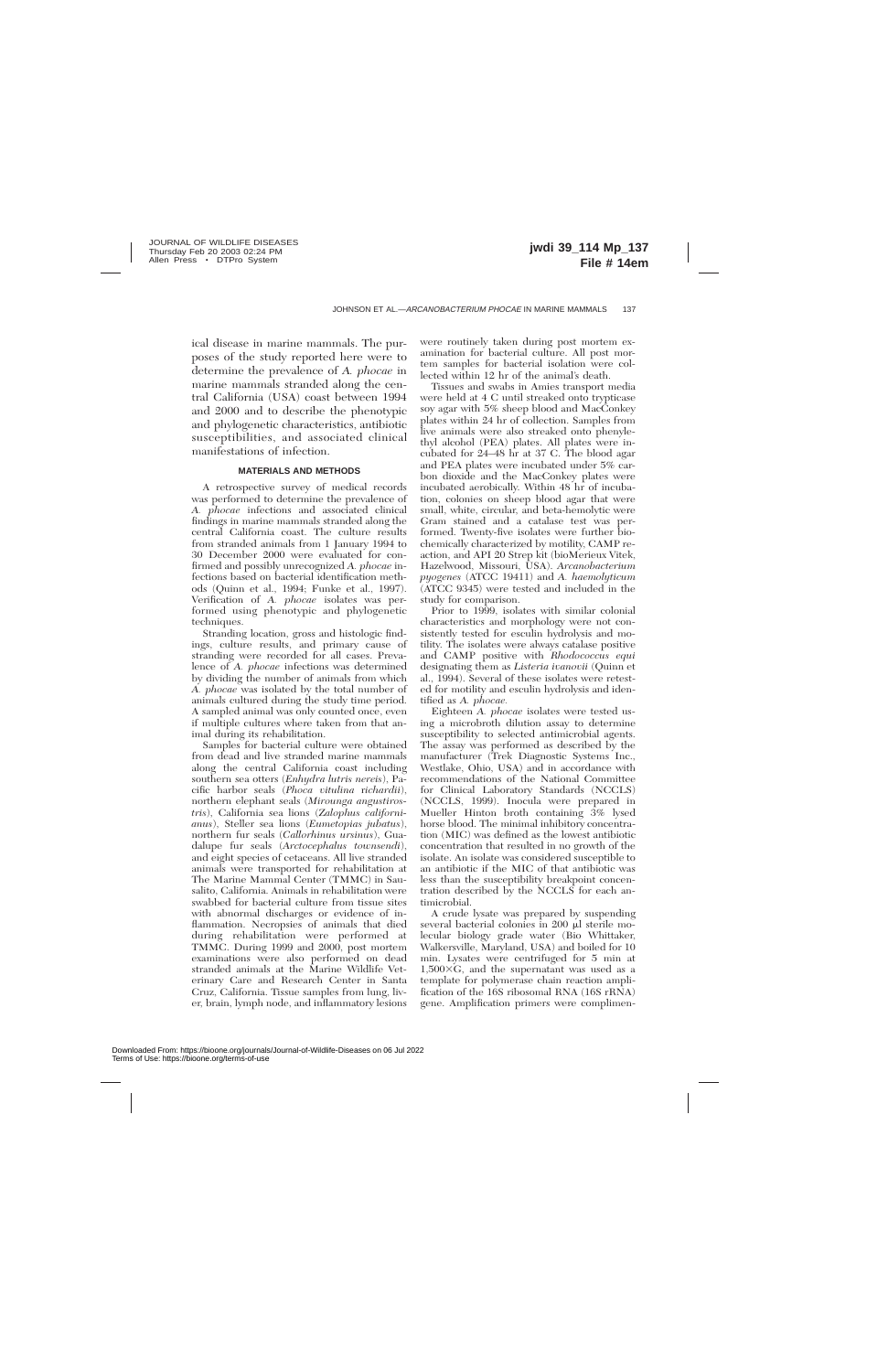tary to terminal 16S rRNA sequences (Drancourt et al., 2000). Polymerase chain reaction products were run on an ethidium bromidestained 1% agarose gel to check for presence of a 1.5 kb product. The 1.5 kb PCR product was purified using Microcon Centrifugal Filter Devices (Millipore Corporation, Bedford, Massachusetts, USA). Purified PCR product was resuspended in sterile water to a final concentration of 30 ng/ $\mu$ l as determined by spectrophotometric quantification. Samples were sequenced (Davis Sequencing, Davis, California) using automated fluorescent nucleotide sequence determination without molecular cloning. The nucleotide sequence was compared to all available sequences in the National Center for Biotechnology Information (NCBI) database with the standard nucleotide-nucleotide BLAST (blastn) program, using the default parameters.

#### **RESULTS**

One hundred and eight isolates identified as *L. ivanovii* were cultured from stranded marine mammals from 1994 to 1998 and 33 isolates of *A. phocae* were obtained in 1999 and 2000. *Listeria ivanovii* and *A. phocae* have numerous phenotypic and biochemical similarities and some tests used to differentiate these bacteria were not employed between 1994 and 1998; thus the *L. ivanovii* isolates reported from marine mammals from 1994 to 1998 may have been misidentified. Several *L. ivanovii* isolates obtained in 1998 were retested, and all were reclassified as *A. phocae*. As no *Listeria* spp. have been isolated since the esculin hydrolysis and motility tests were implemented in 1999 to distinguish between *L. ivanovii* and *A. phocae,* all isolates previously identified as *L. ivanovii* are now presumed to have been *A. phocae.*

All *A. phocae* isolates were non-motile, Gram positive coccobacilli or short rods that were beta-hemolytic on blood agar within 24 hr of inoculation. A reverse CAMP reaction resulted with *Staphylococcus aureus* and a positive CAMP reaction with *Rhodococcus equi.* The biochemical characteristics of 25 *A. phocae* isolates are summarized in Table 1. *Arcanobacterium phocae* isolates were positive for catalase

TABLE 1. Biochemical characteristics of *Arcanobacterium phocae, A. pyogenes,* and *A. haemolyticum,* as determined by the API 20 Stepa kit.

|                          | Number of strains positive/<br>number of strains tested |                                   |                                     |  |
|--------------------------|---------------------------------------------------------|-----------------------------------|-------------------------------------|--|
| Characteristic           | A. phocae                                               | $\mathbf{A}$ .<br>$puo-$<br>genes | $\mathbf{A}$ .<br>haemo-<br>lyticum |  |
| Voges-Proskauer          | 0/25                                                    | 0/1                               | 0/1                                 |  |
| Hippurate                | 0/25                                                    | 1/1                               | 0/1                                 |  |
| Esculin                  | 0/25                                                    | 0/1                               | 0/1                                 |  |
| Pyrrolidonyl arylamidase | 13/25                                                   | 1/1                               | 0/1                                 |  |
| $\alpha$ -Galactosidase  | 24/25                                                   | 0/1                               | 0/1                                 |  |
| $\beta$ -Glucuronidase   | 0/25                                                    | 1/1                               | 0/1                                 |  |
| $\beta$ -Galactosidase   | 24/25                                                   | 1/1                               | 0/1                                 |  |
| Alkaline phosphatase     | 23/25                                                   | 1/1                               | 0/1                                 |  |
| Leucine arylamidase      | 25/25                                                   | 1/1                               | 1/1                                 |  |
| Arginine dihydrolase     | 0/25                                                    | 0/1                               | 0/1                                 |  |
| Fermentation of:         |                                                         |                                   |                                     |  |
| <b>Ribose</b>            | 24/25                                                   | 1/1                               | 1/1                                 |  |
| L-Arabinose              | 0/25                                                    | 0/1                               | 0/1                                 |  |
| Mannitol                 | 0/25                                                    | 0/1                               | 0/1                                 |  |
| Sorbitol                 | 0/25                                                    | 0/1                               | 0/1                                 |  |
| Lactose                  | 17/25                                                   | 1/1                               | 1/1                                 |  |
| Trehalose                | 1/25                                                    | 1/1                               | 0/1                                 |  |
| Inulin                   | 0/25                                                    | 0/1                               | 0/1                                 |  |
| Raffinose                | 0/25                                                    | 0/1                               | 0/1                                 |  |
| Starch                   | 22/25                                                   | 1/1                               | 1/1                                 |  |
| Glycogen                 | 21/25                                                   | 1/1                               | 0/1                                 |  |

<sup>a</sup> bioMerieux Vitek, Hazelwood, Missouri (USA).

(100%),  $\alpha$ -galactosidase (96%),  $\beta$ -galactosidase (96%), alkaline phosphatase (92%), and glycogen (84%), while the reference strain of *A. haemolyticum* was negative on these tests. The major biochemical differences found between the *A. phocae* isolates and *A. pyogenes* were the catalase test, hippurate hydrolysis, and  $\alpha$ -galactosidase and β-glucuronidase production.

A portion of the 16S rRNA gene of approximately 600 base pairs was amplified and sequenced. The 16S rRNA sequence obtained from the *A. phocae* isolate was found to be 98% homologous with the 16S rRNA gene of the reference *A. phocae* and 96% with *A. haemolyticum.* A second determination of a 300 base pair sequence from the *A. phocae* isolate resulted in a 1% difference among *A. phocae* (97%) and *A. haemolyticum* (96%). Sequence homology between the isolate and both *A. bernar-*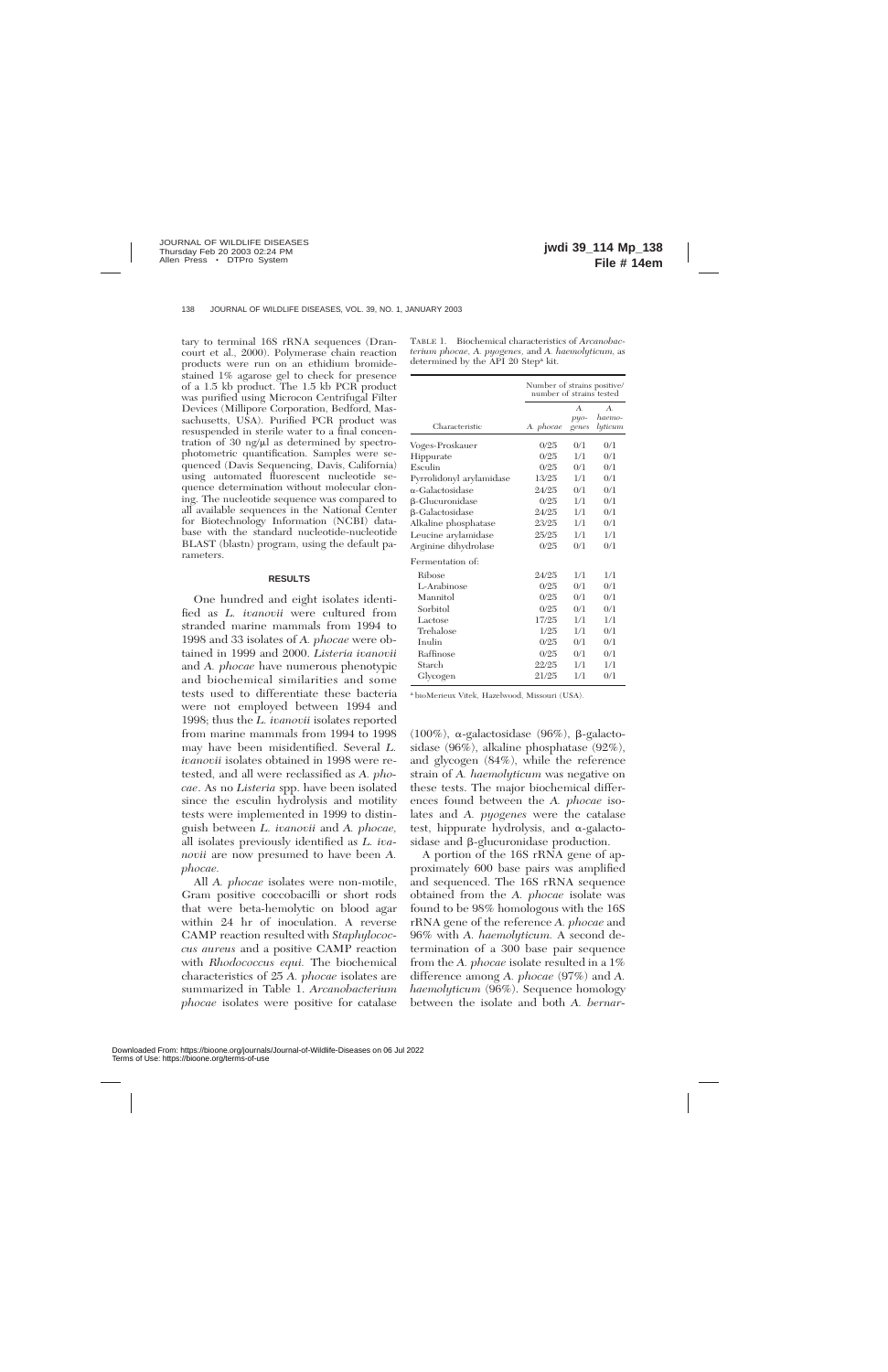|                                | MIC (µg/ml)        |                     |             |                              |  |  |
|--------------------------------|--------------------|---------------------|-------------|------------------------------|--|--|
| Antimicrobial                  | Range              | $50\%$ <sup>a</sup> | $90\%$      | Breakpoint<br>$(\mu g/ml)^c$ |  |  |
| Amikacin                       | $\leq 0.5 - 16$    | $\mathfrak{2}$      | 8           | $\leq 64$                    |  |  |
| Ampicillin                     | $\leq 0.25$        | $\leq 0.25$         | $\leq 0.25$ | $\leq 8$                     |  |  |
| Amoxicillin/clavulanate        | $\leq 2$           | $\leq$ 2            | $\leq 2$    | $\leq 8$                     |  |  |
| Cefazolin                      | $\leq 2$           | $\leq$ 2            | $\leq$ 2    | $\leq 32$                    |  |  |
| Ceftiofur                      | $\leq 0.06 - 0.5$  | 0.12                | 0.25        | $\leq 8$                     |  |  |
| Ceftizoxime                    | $\leq 0.5 - 4$     | $\leq 0.5$          | 1           | $\leq 64$                    |  |  |
| Chloramphenicol                | $\leq 0.25 - 1$    | $\leq 0.25$         | 0.5         | $\leq 32$                    |  |  |
| Enrofloxacin                   | $\leq 0.25 - 1$    | $\leq 0.25$         | $\leq 0.25$ | $\leq 4$                     |  |  |
| Erythromycin                   | $\leq 0.12$        | $\leq 0.12$         | $\leq 0.12$ | $\leq 8$                     |  |  |
| Gentamicin                     | $\leq 0.25 - 4$    | $\leq 0.25$         | 0.5         | $\leq 16$                    |  |  |
| Oxacillin                      | $\leq 2$           | $\leq$ 2            | $\leq$ 2    | $\leq 4$                     |  |  |
| Penicillin                     | $\leq 0.03 - 0.12$ | $\leq 0.03$         | $\leq 0.03$ | $\leq 4$                     |  |  |
| Rifampin                       | $\leq 0.12$        | $\leq 0.12$         | $\leq 0.12$ | $\leq 4$                     |  |  |
| Tetracycline                   | $≤0.5$             | $\leq 0.5$          | $\leq 0.5$  | $\leq 16$                    |  |  |
| Ticarcillin/clavulanate        | $\leq 8$           | $\leq$ 8            | $\leq 8$    | $\leq 16$                    |  |  |
| Trimethoprim-sulphamethoxazole | $\leq 0.25$        | $\leq 0.25$         | $\leq 0.25$ | $\leq 4$                     |  |  |

TABLE 2. Minimum inhibitory concentrations (MIC) of 17 antimicrobial agents for 18 isolates of *Arcanobacterium phocae.*

<sup>a</sup> Concentrations of antimicrobial at which 50% of the isolates were inhibited.

<sup>b</sup> Concentrations of antimicrobial at which 90% of the isolates were inhibited.

<sup>c</sup> Breakpoint established for susceptibility by National Committee for Clinical Laboratory Standards.

*diae* and *A. pluranimalium* was below 92%.

All 18 *A. phocae* isolates tested were 100% susceptible to all of the antimicrobial agents tested. Minimum inhibitory concentration (MIC) values for each antimicrobial are listed in Table 2.

From 1994 to 2000, 141 presumptive or confirmed *A. phocae* infections were identified from five species of marine mammals stranded along the central California coast. During this period, bacterial cultures were obtained from 1,760 marine mammals, in-



FIGURE 1. Prevalence of *Arcanobacterium phocae* in cultures from marine mammals performed from 1994 to 2000.  $(n)$ =number of animals cultured.

cluding 828 California seal lions, 434 Pacific harbor seals, 304 northern elephant seals, 114 southern sea otters, and 43 cetaceans. An overall prevalence of 8.0% for *A. phocae* infection was detected across the sampled animals. The lowest prevalence of infection was in 1998 (5.3%), the highest in 2000 (13.5%) (Fig. 1). The greatest numbers of *A. phocae* isolates per species (66) were obtained from California sea lions (Table 3). However, harbor seals had the highest prevalence (11.5%) of *A. phocae* infections. *Arcanobacterium phocae* was not isolated from any of eight Steller sea lions, 34 northern fur seals, or five Guadalupe fur seals cultured in this study. From the 43 cetaceans that were examined, only one *A. phocae* isolate was recovered. This isolate was obtained from the lung of a dead, frozen-thawed common dolphin (*Delphinus delphis*) from Monterey Bay (California) that died due to severe pulmonary abscesses. Four of the five isolates from sea otters were cultured between 1999 and 2000. Increased numbers of bacterial cultures were performed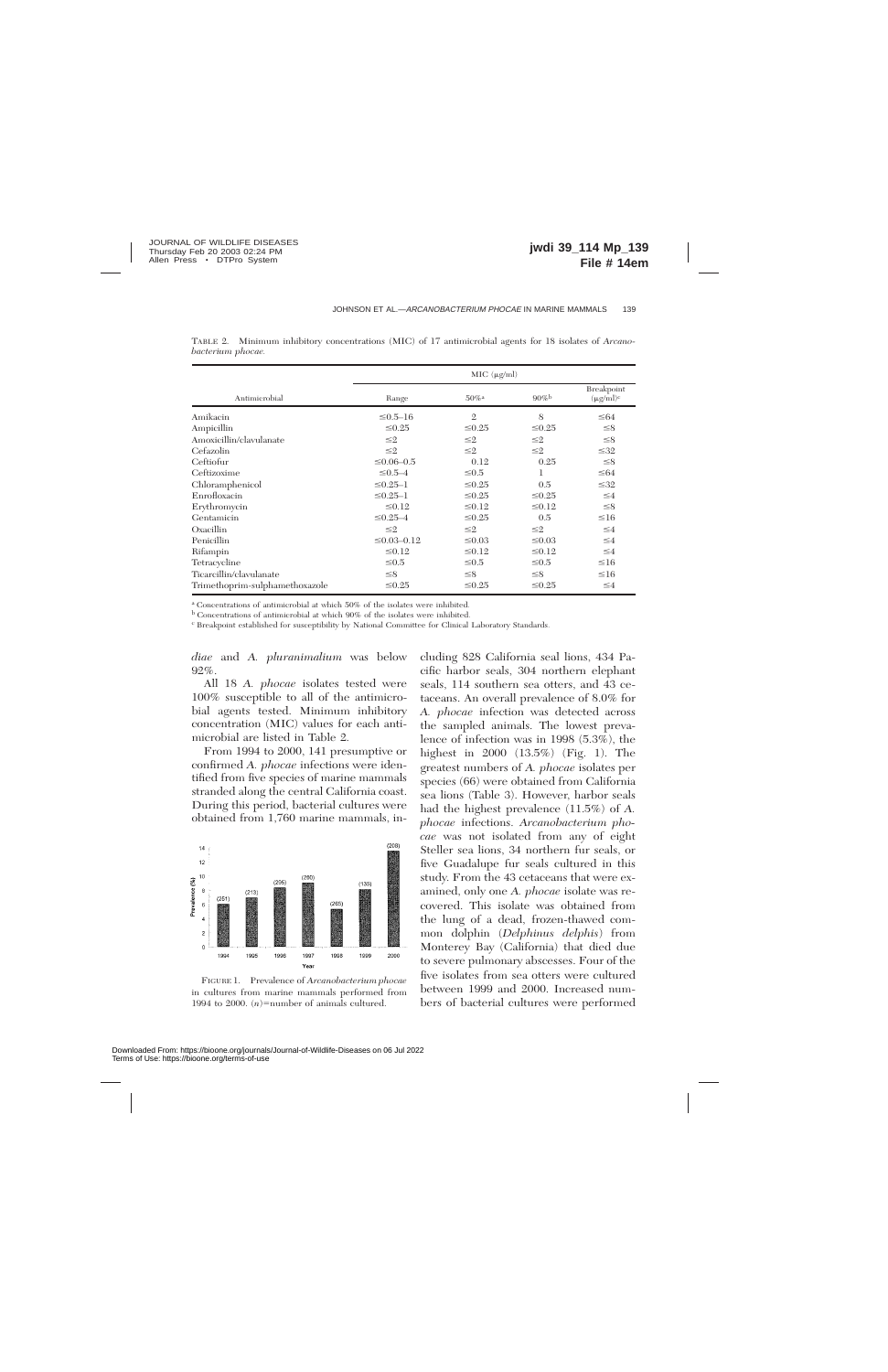| Number of<br>A. <i>phocae</i> isolates | California<br>sea lion<br>$(n=828)$ | Harbor seal<br>$(n=434)$ | Northern<br>elephant seal<br>$(n=304)$ | Sea otter<br>$(n=114)$ | Cetacea<br>$(n=43)$ |
|----------------------------------------|-------------------------------------|--------------------------|----------------------------------------|------------------------|---------------------|
| Antemortem                             | 23                                  | 39                       | 15                                     |                        | U                   |
| Postmortem                             | 43                                  | 11                       | 4                                      |                        | 1a                  |
| Total                                  | 66                                  | 50                       | 19                                     | 5                      |                     |
| Prevalence $(\% )$                     | 8.0                                 | 11.5                     | 6.3                                    | 4.4                    | 2.3                 |

TABLE 3. Prevalence of *Arcanobacterium phocae* isolated from live and dead stranded marine mammals from 1994 to 2000 in California.

<sup>a</sup> Common dolphin.

on fresh dead sea otter carcasses after 1998.

Frequencies of infections from antemortem culture of sites of inflammation or discharge are summarized in Table 4. Of 77 *A. phocae* isolates obtained from live animals, 39 were from harbor seals, 23 were from California sea lions, and 15 were from northern elephant seals. *Arcanobacterium phocae* was most frequently isolated from abscesses (57.1% of total isolates), which were predominantly superficial or umbilical abscesses. Most of the superficial (16) and all of the umbilical (12), periorbital (1), and periodontal (2) abscesses containing *A. phocae* were found in harbor seals.

In animals examined postmortem, *A. phocae* was regularly isolated from multiple sites from the same animal. Results of bacterial cultures for tissues from animals examined at necropsy are summarized in Table 5. A total of 84 tissue or swab samples from 15 different sites was infected with *A. phocae.* Isolates were most commonly obtained from superficial abscesses, wounds, and exudates. Internal organs were rarely the only sites of infection. Of nine *A. phocae* isolates obtained from liver tissue, only two were not also obtained from other sites in the same animal. One exception was brain: of nine *A. phocae* isolates obtained from brain only four were also cultured from other sites.

*Arcanobacterium phocae* isolates from these marine mammals were often present as part of a mixed bacterial infection. *Arcanobacterium phocae* was isolated in pure culture in only 13 of 141 (9.2 %) cultures. Pure cultures of *A. phocae* were obtained

TABLE 4. Frequency of *Arcanobacterium phocae* cultured from sites of inflammation in live stranded marine mammals.

| Culture site        | California<br>sea lion<br>$(n=828)$ | Harbor seal<br>$(n=434)$ | Northern<br>elephant seal<br>$(n=304)$ | Total from site<br>$(=77)$ | Percent of<br>total number<br>of isolates |
|---------------------|-------------------------------------|--------------------------|----------------------------------------|----------------------------|-------------------------------------------|
| Abscess-superficial | 10                                  | 16                       | 3                                      | 29                         | 38                                        |
| Abscess—umbilicus   |                                     | 12                       |                                        | 12                         | 16                                        |
| Abscess-periodontal |                                     |                          |                                        |                            |                                           |
| Abscess-periorbital |                                     |                          |                                        |                            |                                           |
| Bullet wound        |                                     |                          |                                        |                            |                                           |
| External ear canal  |                                     |                          |                                        |                            |                                           |
| Nasal discharge     | $\mathcal{D}_{\cdot}$               |                          |                                        |                            |                                           |
| Skin disease        |                                     |                          |                                        | $\Omega$                   |                                           |
| Ocular discharge    |                                     |                          |                                        |                            |                                           |
| Osteomyelitis       |                                     |                          |                                        |                            |                                           |
| Shark bite          |                                     |                          |                                        |                            |                                           |
| Surgical incision   |                                     |                          |                                        |                            |                                           |
| Tracheal discharge  |                                     |                          |                                        |                            |                                           |
| Wound/laceration    |                                     |                          |                                        |                            |                                           |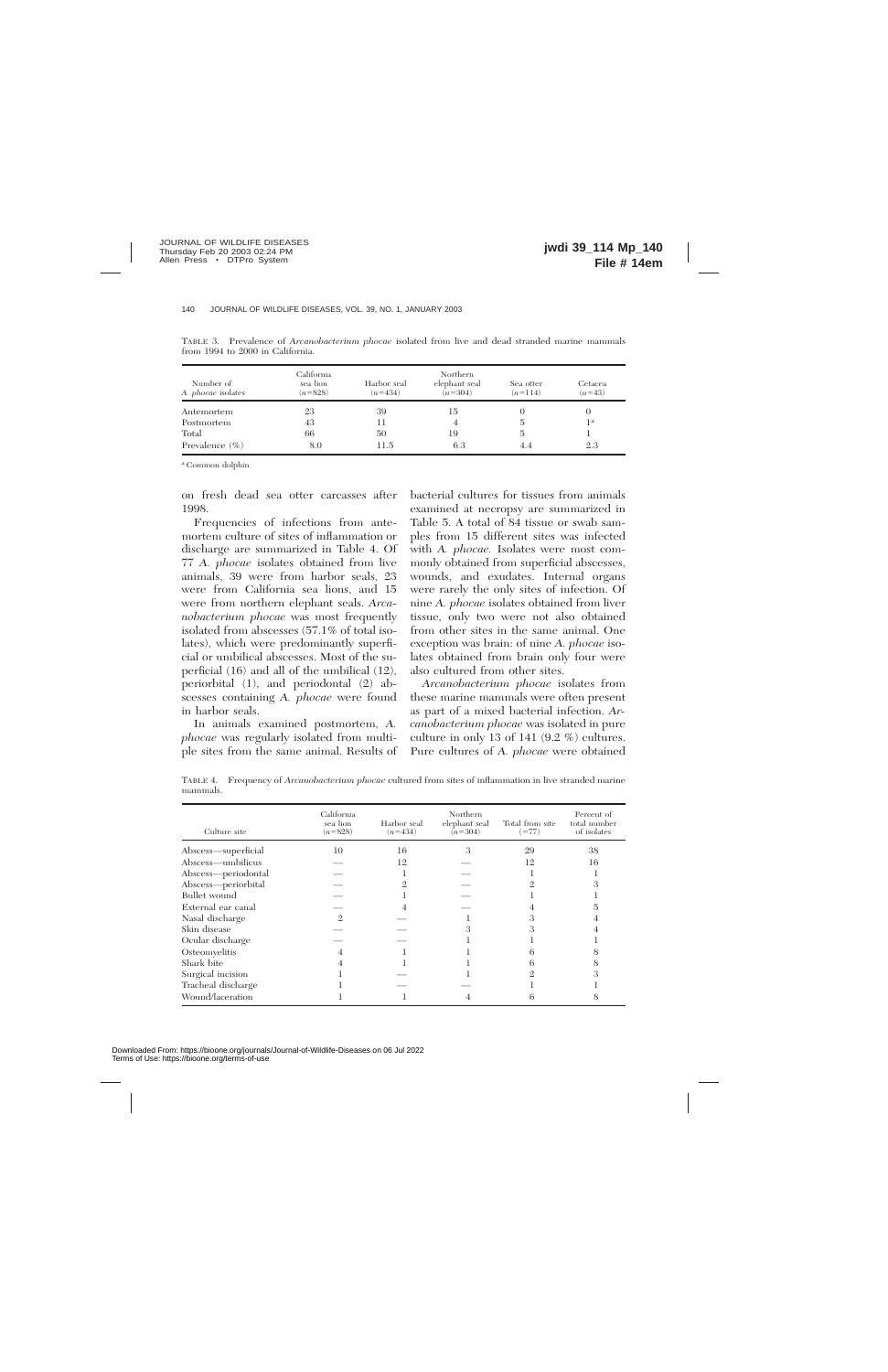| Culture site<br>and tissue | California<br>sea lion<br>$(n=828)$ | $(n=434)$      | Northern<br>Harbor seal elephant seal<br>$(n=304)$ | Sea otter<br>$(n=114)$ | Common<br>dolphin<br>$(n=1)$ | Total from<br>site<br>$( = 84)$ | Percent of<br>total number<br>of isolates |
|----------------------------|-------------------------------------|----------------|----------------------------------------------------|------------------------|------------------------------|---------------------------------|-------------------------------------------|
| Abscess—subcutis           | 12                                  | 5              |                                                    |                        |                              | 18                              | 21                                        |
| Abscess-periodontal        |                                     |                |                                                    |                        |                              |                                 |                                           |
| <b>Brain</b>               | 3                                   | 3              |                                                    | $\mathfrak{2}$         |                              | 9                               | 11                                        |
| <b>Bullet</b> wound        |                                     |                |                                                    |                        |                              |                                 |                                           |
| Dermal wound               |                                     |                |                                                    | 1                      |                              |                                 |                                           |
| Liver                      | 6                                   |                |                                                    |                        |                              | 8                               | 10                                        |
| Lung                       | 9                                   | $\mathfrak{2}$ | $\mathbf{2}$                                       |                        | 1                            | 14                              | 17                                        |
| Kidney                     |                                     |                |                                                    |                        |                              |                                 |                                           |
| Lymph node                 | З                                   |                |                                                    |                        |                              | 4                               | 5                                         |
| Spleen                     |                                     |                |                                                    | 1                      |                              | 2                               | 2                                         |
| Bone                       |                                     |                |                                                    |                        |                              |                                 |                                           |
| Peritoneal fluid           | 5                                   | 3              |                                                    |                        |                              | 8                               | 10                                        |
| Pleural fluid              | 3                                   |                |                                                    |                        |                              | 3                               | 4                                         |
| Shark bite                 | 4                                   |                |                                                    |                        |                              | 6                               | 6.0                                       |
| Umbilicus                  |                                     | 4              |                                                    |                        |                              | 4                               | 5                                         |
| Tonsil                     |                                     |                |                                                    |                        |                              |                                 |                                           |
| Pharyngeal discharge       |                                     |                |                                                    |                        |                              |                                 |                                           |
| Tumor                      |                                     |                |                                                    |                        |                              |                                 |                                           |

TABLE 5. Frequency of *Arcanobacterium phocae* isolated from sites of inflammation and tissue samples taken during postmortem examination of stranded marine mammals.

from three umbilical abscesses and a flipper abscess in harbor seal pups; two brain lesions and a superficial abscess in sea otters; two brain lesions, a superficial abscess, lung, and a bone infection in California sea lions; and from ocular discharge in an elephant seal. Three to four different bacterial species were often present in mixed culture with *A. phocae. Escherichia coli* (42 isolates) and beta*-*hemolytic *Streptococcus* spp. (40 isolates) were the two bacteria most commonly present in mixed culture; with *A. phocae.* The number of *E. coli* colonies was usually low when present in mixed culture, whereas beta-hemolytic *Streptococcus* spp. growth was usually equivalent to the level of *A. phocae* growth. Other bacteria commonly isolated in mixed culture with *A. phocae* included *Enterococcus* spp. (26 isolates), *Proteus* spp. (17 isolates), *Staphylococcus aureus* (18 isolates), *Streptococcus viridans* (16 isolates), *Pseudomonas* spp. (11 isolates), *Corynebacterium* spp. (nine isolates) and *Klebsiella* spp. (eight isolates).

### **DISCUSSION**

This is the first report of *A. phocae* isolation from California sea lions, northern elephant seals, southern sea otters, and a common dolphin, and the first report of the presence of *A. phocae* in animals from the Pacific Ocean. *Arcanobacterium phocae* was a significant pathogen of stranded California marine mammals and was commonly isolated from abscesses and other inflamed tissues.

*Arcanobacterium phocae* and *L. ivanovii* are similar in phenotypic and biochemical characteristics. Each appears as small white circular colonies surrounded by a zone of strong beta-hemolysis on blood agar and are Gram positive short-rods or coccobacilli that occur singly or in pairs. Both bacteria are catalase positive and have the same reactions with the CAMP test. The initial identification of *L. ivanovii* was based on these tests and not until *A. phocae* was described by Ramos et al. (1997) did our misidentification become apparent. With additional testing of motility and esculin hydrolysis, *L. ivanovii* can be distinguished from *A. phocae.* Phylogenetic analysis was performed on the *A. phocae* isolates cultured from California marine mammals to verify their identity. Our isolates showed close phenotypic and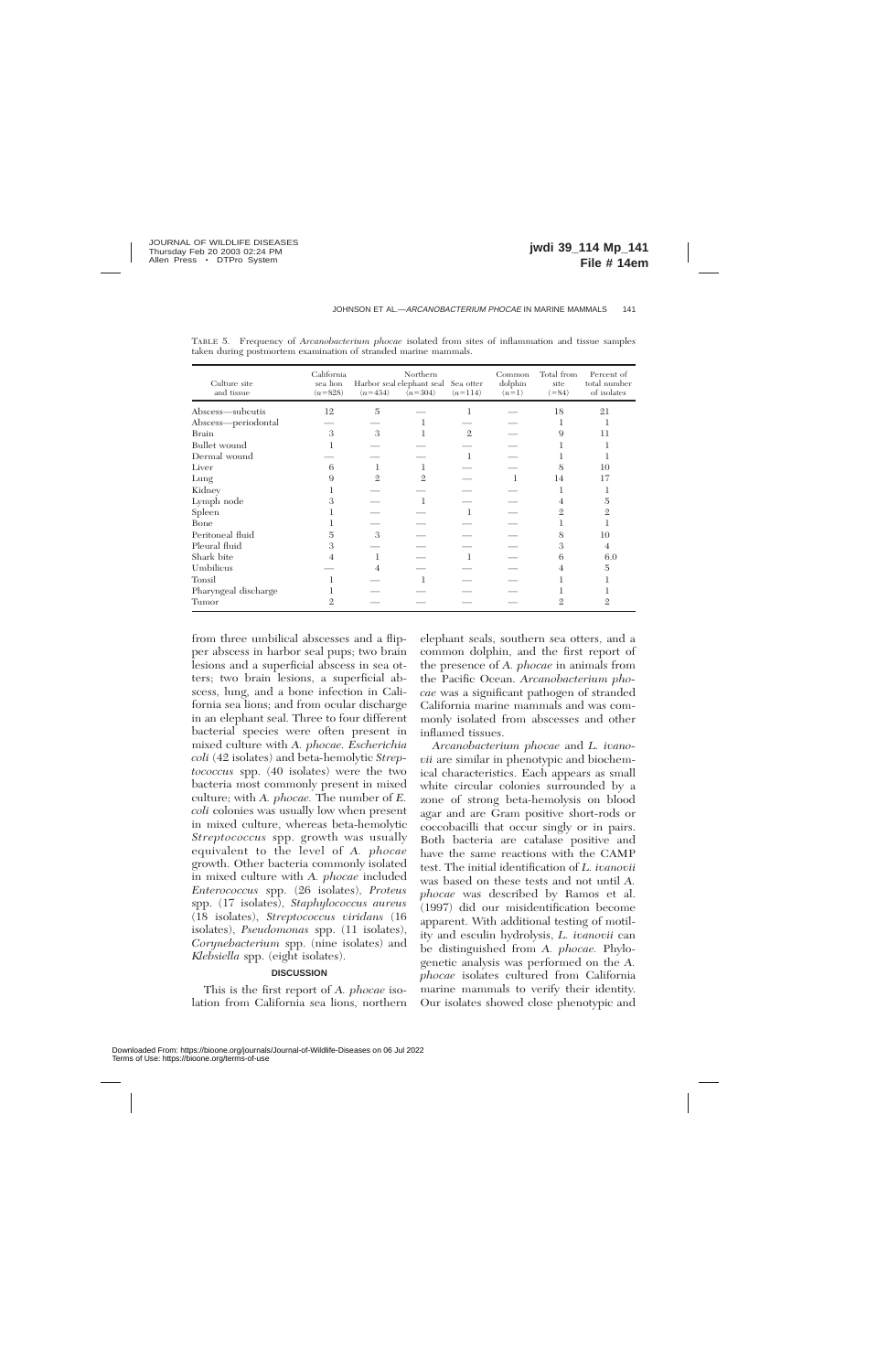genotypic affinity to *A. phocae* and *A. hemolyticum* (Ramos et al., 1997). The retrospective study of microbiological records revealed that *A. phocae* was probably cultured from stranded marine mammals in California as early as 1994, but likely had been misidentified as *L. ivanovii* due to limitations in available phenotypic tests. Isolates that were reported as *L. ivanovii* from the same group of sampled animals were included in the retrospective study (Thornton et al., 1998).

The prevalence of *A. phocae* infections in stranded marine mammals in California increased from 1994 to 2000. Differences in the number of reported infections may be due to increased effort dedicated to bacteriologic screening of necropsy samples and infected wounds. However, preventative measures such as clipping umbilical hair and flushing regularly with antiseptic solution were also implemented to prevent common infections such as omphalitis in harbor seal pups. There were no *A. phocae* cases in harbor seals in 1999 and only three cases in 2000.

Prior to the extensive diagnostic analysis of sea otter carcasses initiated in 1998, tissues from only 12 otters had been sampled, and only one *A. phocae* isolate recovered (8.3%). As more bacterial cultures were performed the frequency of *A. phocae* infections detected in sea otters increased. Few live-stranded cetaceans were treated clinically during the study, and dead-stranded cetaceans were often severely autolyzed. This is the first report of *A. phocae* from a cetacean, but because of the small number of animals examined and the poor quality of most samples, the significance of *A. phocae* in cetaceans is unknown.

*Arcanobacterium phocae* was most commonly isolated from superficial pyogenic infections and exudates with a mixed population of bacteria. However, *A. phocae* was also isolated from deep-seated and systemic infections such as osteomyelitis and brain abscesses. Many of the infections appeared to have a portal of entry associated with a break in the skin such as bite and bullet wounds, surgical incision sites, or traumatic wounds. When *A. phocae* was cultured from internal organs, an associated superficial infection was usually involved. Isolation of *A. phocae* from internal organs could indicate systemic infection, but might also be due to postmortem bacterial proliferation. Liver and lung tissue were commonly submitted for bacterial culture at necropsy, resulting in the large number of positive cultures from these tissues, when compared to other internal organs.

For several sea otter cases, systemic infection originating from a superficial wound was clearly documented at necropsy. In some cases bacteria appeared to spread via the vascular or lymphatic system, and also locally along natural tissue planes. For example, a pure culture of *A. phocae* was obtained from brain tissue of a sea otter with severe suppurative meningoencephalitis. Gross and histopathologic examination revealed that the bacteria had extended from a facial abscess (a presumptive bite wound) along the external sheath of the maxillary branch of the trigeminal nerve directly to the brain. Histopathologic examination of brain tissue confirmed severe meningoencephalitis with large numbers of intralesional small bacterial rods.

The clinical profile of *A. phocae* infections in marine mammals, as described in this study, appears similar to that of *A. hemolyticum* infections in humans. *Arcanobacterium hemolyticum* is primarily associated with pharyngitis and superficial wound infections in humans, but has also been isolated from humans with osteomyelitis, endocarditis, and pulmonary and brain abscesses (Mackenzie et al., 1995; Funke et al., 1997; Dobinsky et al., 1999). Systemic and deep-seated infections are reported primarily from immunosuppressed patients with pre-existing disease, such as diabetes or malignant neoplasia (Skov et al., 1998). *Arcanobacterium hemolyticum* is often isolated in association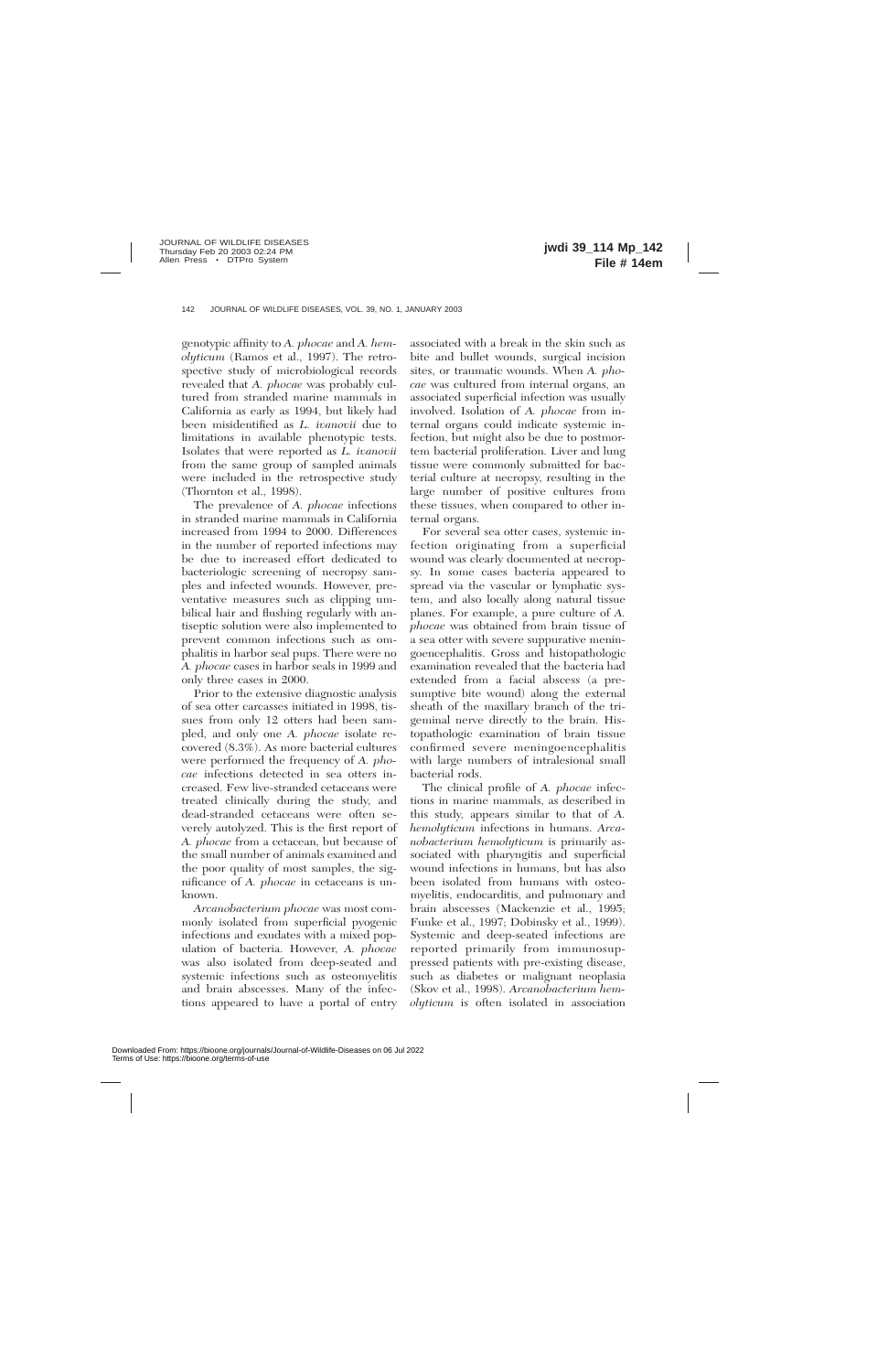with beta-hemolytic streptococci, possibly indicating pathogenic synergy between the two species (Dobinsky et al., 1999).

*Arcanobacterium hemolyticum* isolated from humans is usually highly susceptible to penicillin, macrolides, aminoglycocides, and most other antimicrobials (Funke et al., 1997). Broad-spectrum beta-lactams, clindamycin, and erythromycin are recommended for treating *A. hemolyticum* infections. Beta-lactam antibiotics should also be useful in treating *A. phocae* infections in marine mammals. The eighteen isolates tested for antimicrobial MIC were all highly susceptible to penicillin and all of the other antimicrobials tested. When choosing an antibiotic to treat *A. phocae* in marine mammals, site of infection and antimicrobial susceptibility of other bacteria in a mixed culture should also be considered.

The natural host of *A. phocae* is unknown. The bacterium has been cultured from nasal, fecal, and vaginal swabs taken from wild-caught apparently healthy harbor seals in California (F. M. D. Gulland, unpubl. data), and may be similar to other *Arcanobacterium* spp. that are recognized as normal flora of mucous membranes in animals and humans (Funke et al., 1997). *Arcanobacterium phocae* was often cultured from infected bite wounds, including those from conspecifics, as well as superficial wounds, suggesting that *A. phocae* is part of the normal oral or skin flora of marine mammals that may serve as an opportunistic pathogen.

In conclusion, *A. phocae* is a common pathogen of wound infections that is occasionally associated with systemic infections in stranded marine mammals in California. The bacterium may have been misidentified in past studies and overlooked as a pathogen. *Arcanobacterium phocae* is most likely an opportunistic pathogen, causing severe infection in animals with wounds or other pre-existing disease. *Arcanobacterium phocae* is susceptible to beta-lactam antibiotics, but other types of antibiotic treatment may be necessary depending on the type of bacteria present in mixed culture with *A. phocae* and the site of infection.

#### **ACKNOWLEDGMENTS**

We thank the many staff and volunteers at The Marine Mammal Center, California Department of Fish and Game, Long Marine Laboratory, Moss Landing Marine Laboratory, and S. Oates. The Arthur and Elena Court Nature Conservency provided funding for F. Gulland.

#### **LITERATURE CITED**

- DOBINSKY, S., T. NOESSELT, A. RÜCKER, J. MAERKER, AND D. MACK. 1999. Three cases of *Arcanobacterium haemolyticum* associated with abscess formation and cellulitis. European Journal of Clinical Microbiology and Infectious Diseases 18: 804–806.
- DRANCOURT, M., C. BOLLET, A. CARLIOZ, R. MAR-TELIN, J. GAYRAL, AND D. RAOULT. 2000. 16S Ribosomal DNA Sequence Analysis of a large collection of environmental and clinical unidentifiable bacterial isolates. Journal of Clinical Microbiology 38: 3623–3630.
- FUNKE, G., A. VON GRAEVENITZ, J. E. CLARRIDGE, III, AND K. A. BERNARD. 1997. Clinical microbiology of coryneform bacteria. Clinical Microbiology Reviews 10: 125–159.
- LAWSON, P. A., E. FALSEN, G. FOSTER, E. ERIKSSON, N. WEISS, AND M. D. COLLINS. 2001. *Arcanobacterium pluranimalium* sp. nov., isolated from porpoise and deer. International Journal of Systematic and Evolutionary Microbiology 51: 55– 59.
- MACKENZIE, A., L. A. FUITE, F. T. CHAN, J. KING, U. ALLEN, N. MACDONALD, AND F. DIAZ-MITOMA. 1995. Incidence and pathogenicity of *Arcanobacterium haemolyticum* during a 2-year study in Ottawa. Clinical Infectious Diseases 21: 177– 181.
- NATIONAL CENTER FOR BIOTECHNOLOGY INFORMA-TION. website: www.ncbi.nlm.nih.gov.
- NATIONAL COMMITTEE FOR CLINICAL LABORATORY STANDARDS. 1999. Performance standards for antimicrobial disk and dilution susceptibility tests for bacteria isolated from animals; approved standard. Document M31-A. Wayne, Pennsylvania, 23 pp.
- QUINN, P., M. CARTER, B. MARKEY, AND G. CARTER. 1994. Clinical veterinary microbiology. Wolfe. London, UK, 173 pp.
- RAMOS, C. P., G. FOSTER, AND M. D. COLLINS. 1997. Phylogenetic analysis of the genus *Actinomyces* based on 16S rRNA gene sequences: Description of *Arcanobacterium phocae* sp. nov., *Arcanobacterium bernardiae* comb. nov., and *Arcanobacterium pyogenes* comb. nov. International Journal of Systematic Bacteriology 47: 46–53.